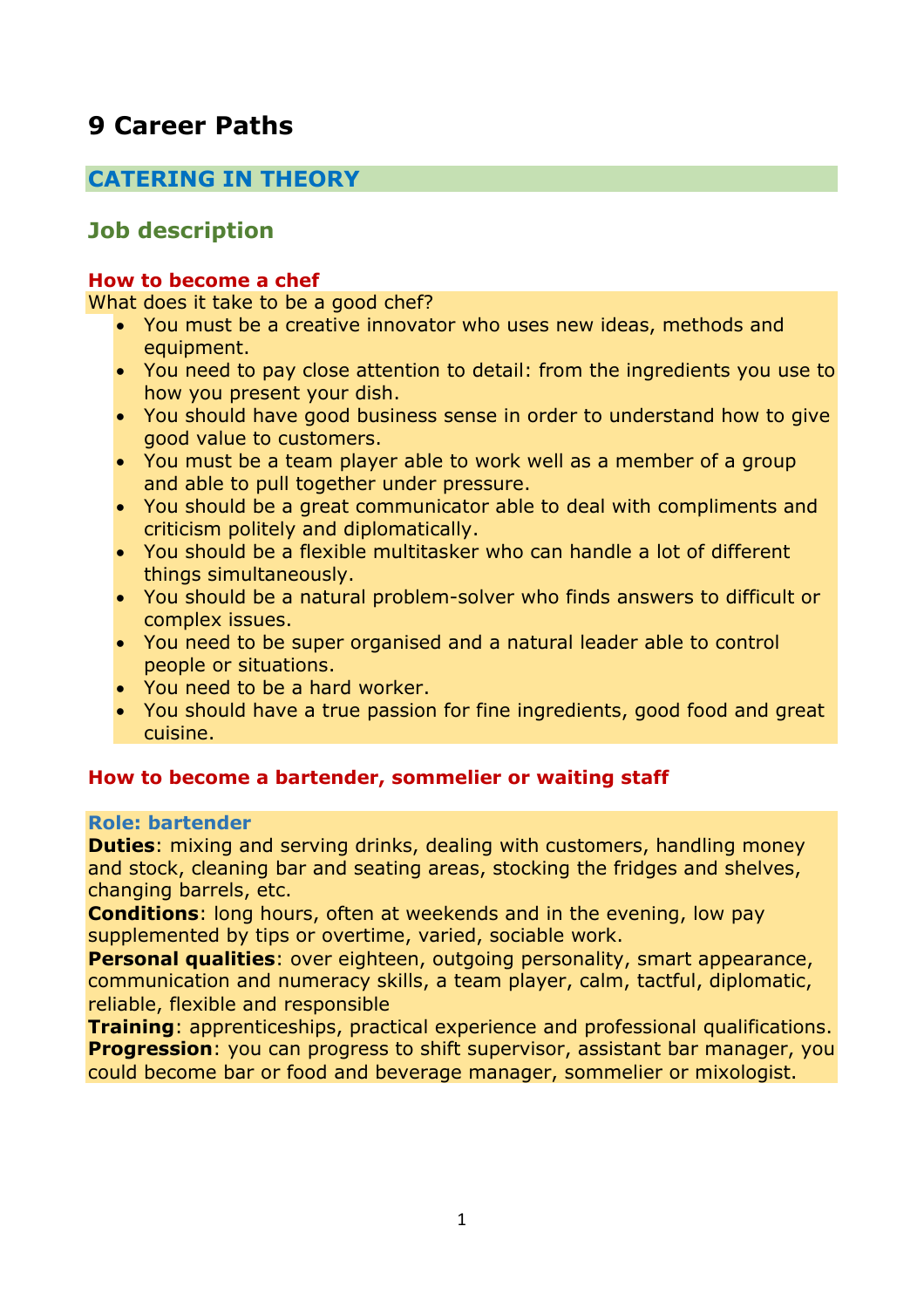#### **Role: waiting staff**

**Duties**: setting up the restaurant area, seating customers, taking orders, explaining the menu, serving food and drinks, laying and clearing tables, dealing with customers complaints.

**Conditions**: long hours, low pay, but increments for silver-service and tips or overtime.

**Personal qualities:** good literacy, numeracy and memory, customer service skills, calm under pressure, friendly, outgoing personality, good organisation and team work, smart and physically fit.

**Training**: often in-house or via an apprenticeship.

**Progression**: head waiter, captain, even *maître d'hôtel*, or food and beverage manager.

#### **Role: (wine) sommelier**

**Duties:** sourcing suppliers, storing wine correctly, creating wine lists, serving and decanting wine, providing information about wine vintage and origin, advice on pairing food and wine.

**Conditions**: salaries reflect experience and location, but can be high, work is varied and interesting.

**Personal qualities**: knowledge of and passion for wine, good communication skills, a keen sense of smell and taste, good memory, organisation and negotiation skills.

**Training**: professional courses and in-house training.

**Progression:** highly professional role which bartenders or waiting staff might progress to.

#### **How to become a food and beverage manager**

Food and beverage managers are responsible for making sure that a restaurant runs smoothly at all times.

**Duties**: marketing, accounts, stock and pricing, managing, training, recruiting and disciplining staff, working in cooperation with bar, restaurant and kitchen, organising staff rotas, coordinating bookings, dealing with customers complaints, etc.

**Conditions**: hours are long, overtime or cover for absent staff is often necessary, but the job can be varied and challenging and the pay good.

**Personal qualities**: good communication and interpersonal skills, excellent customer service skills, team-leadership skills, the ability to work independently and to use initiative, good business skills, the ability to remain calm under pressure, tact and diplomacy, literacy and numeracy skills, problem solving skills, organisational and time-management skills, physically fit with good stamina.

**Training**: individuals with degrees or diplomas in catering or hospitality management are trained in-house as trainee managers, but there are some opportunities for bar or waiting staff to be promoted.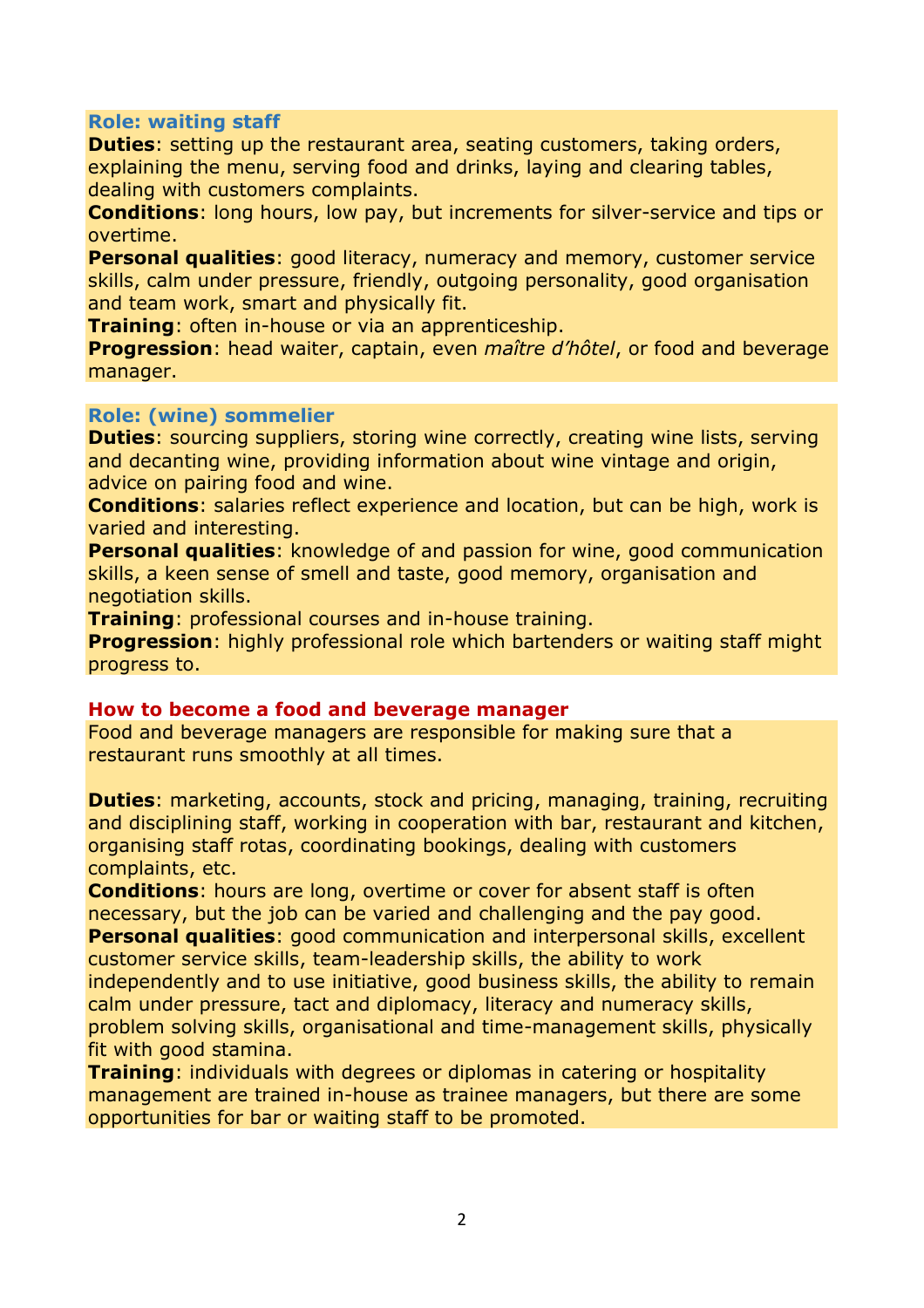## **New professional figures**

#### **The water sommelier**

A water sommelier is similar to a wine sommelier, except that they recommend, serve and pair mineral water rather than wine with food. They have become increasingly important in recent years as people have turned form wine to water, for reasons such as health and fitness or religion. Waters have no smell and very little taste, but they have mouthfeel, which means you can feel how many bubbles there are and how big they are. This depends partly on how dense the liquid is with minerals such as calcium and magnesium, usually listed as the total dissolved solids (TDS) and partly on PH balance. Slightly alkaline waters taste sweet; acid ones have a tinge of sourness.

#### **The olive oil sommelier**

Being an olive oil sommelier is one of today's most valued professions in Italy and across Europe. Work is available both nationally and internationally across the fine and dining sectors. In order to become an oil sommelier, you need to distinguish between an industrial oil and an excellent regional one. Then you must learn to identify the particular notes of an oil: fruity, bitter, spicy, herby, or nutty and it is not easy as there are over 700 varieties of olive oils species in Italy alone, which can produce fine and protected quality extra-virgin oils. In order to become an oil sommelier, you need to enrol on one of the many recognised oil sommelier courses and participate in documented tastings before being able to register as a national expert at the local chamber of commerce.

Furthermore, three of the most successful latest new professional figures in catering are: **food tasters**, **vegcoaches** and **food designers**.

## **Getting a job**

#### **How to write a Curriculum Vitae**

A CV is a brief description of a person's education, qualifications and previous occupations.

It should be neat, word-processed, short, no more than two sides of A4 paper, positive, stressing achievements and strengths, and make a good first impression in a clear and striking way.

The basic format for a CV includes:

- **personal details**: name, address, phone number, email address and any professional social media presence;
- a **personal profile** which sells you and your qualities, tailored to the job you are applying for;
- **career history**, starting with your most recent jobs first and including dates and temporary or voluntary jobs or work placements if appropriate;
- **achievements** from previous jobs that are relevant;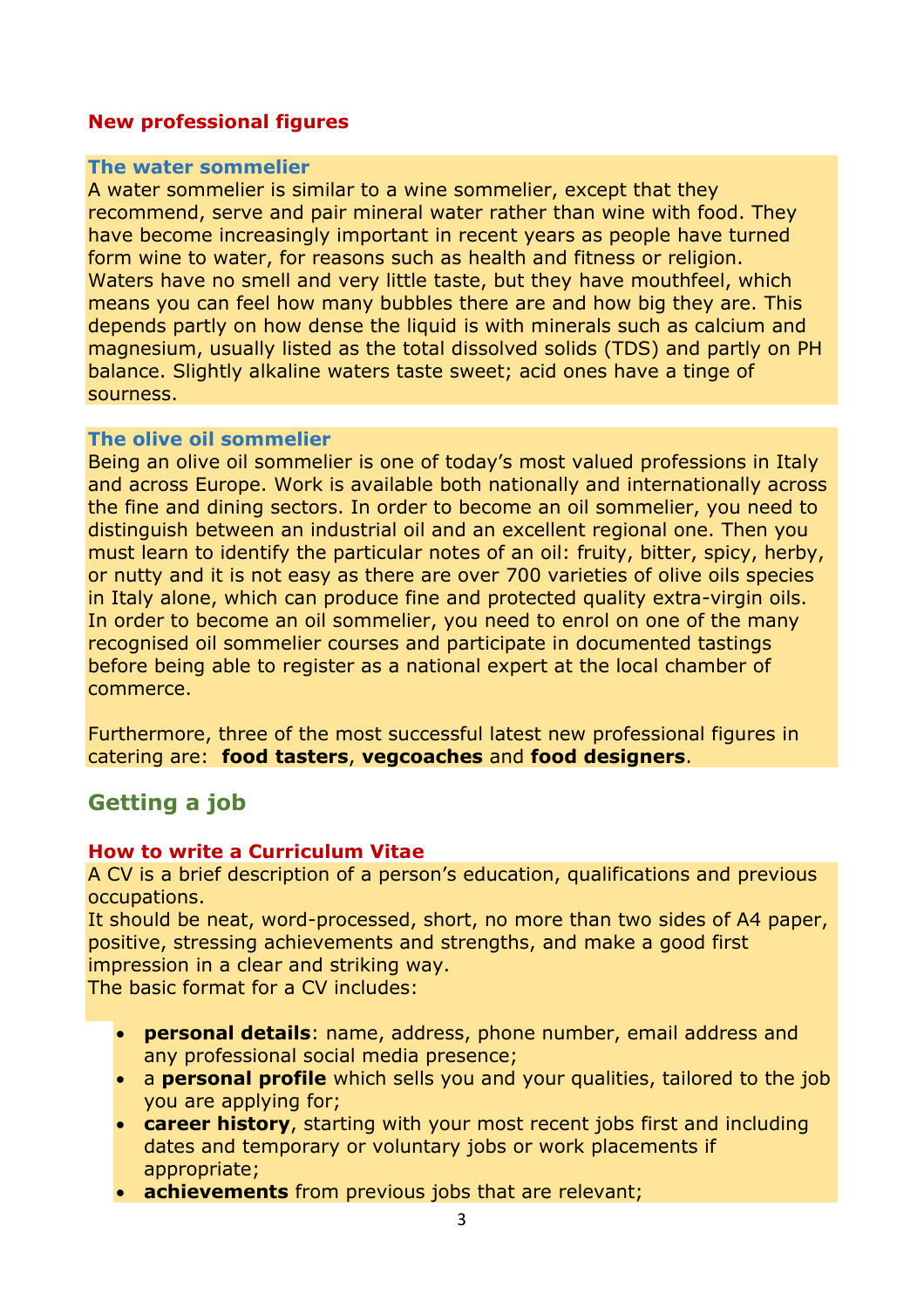- **qualifications** and **training** from previous jobs, with the most recent first;
- **interests**, especially skills or teamwork relevant to the job;
- **additional information**, like reasons for career changes or for gaps in career history;
- **references**, ideally two or more, including a recent employer or a tutor.

#### **Europass CV**

The Europass CV is a standardised curriculum vitae recognised throughout the European Union, which aims to simplify recruitment between EU member states. It can be downloaded and filled in, or completed online in digital form.

## **How to write a covering letter**

A covering letter is any letter sent and explaining the contents of another document or a package. The covering letter to your CV should complement, not duplicate your CV. It is usually your earliest written contact with a potential employer and creates a critical first impression.

There are three general types of covering letter: the **application letter**, which responds to a known job opening; the **prospecting letter**, which enquires about possible positions; and the **networking letter**, which requests information and assistance in your job search.

A covering letter should be designed specifically for each purpose outlined above as well as for each position you apply for. Effective covering letters explain the reasons for your interest in the organisation and identify your most relevant skills or experiences.

## **Getting ready for an interview**

It is crucial to properly prepare for an interview if you are to be successful in getting the job. It will also ensure you make a good impression on your future employers.

First you should check what type of interview it will be: it could be an online or a phone interview, a face-to-face interview which can be one-to-one or a group interview with other candidates.

Before the interview, you need to make a list of the questions you might be asked and try to prepare your answers. Punctuality is very important, so plan carefully for the day of the interview in order to arrive 10 minutes early.

Decide what you are going to wear, so that you look smart and business-like. It might be a good idea to role-play an interview with a friend beforehand, especially if you are feeling nervous.

During the interview be polite and enthusiastic, stay calm and focused, smile and shake hands firmly and be as direct and honest as you can. Answer questions as fully as you can, providing relevant examples, do not interrupt and do not criticise your past employers. Do not be big-headed, controversial, critical or confrontational.